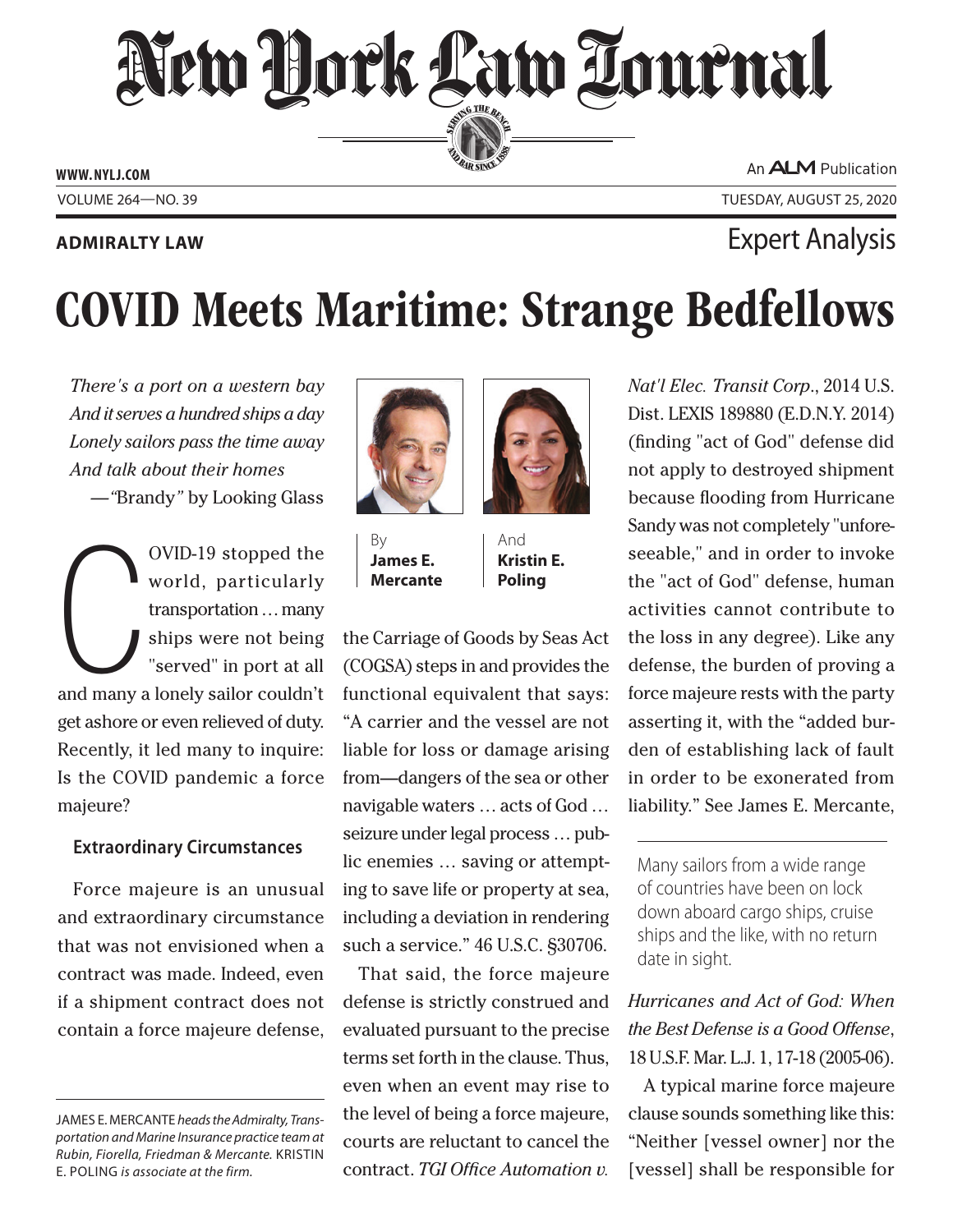any loss or damage, or delay or failure in performing hereunder arising from: act of God, act of war, act of public enemies, pirates or thieves, arrest or restraint of princes, rulers, dictators, or people, or seizure under legal process … or riot or civil commotion." *Tug Blarney v. Ridge Contr.*, 14 F. Supp. 3d 1255 (9<sup>th</sup> Cir. 2014) (finding issue of fact existed as to whether vessel sinking constituted "force majeure"). Note that the clause does not contain "pandemic," "virus" or similar wording.

The Supreme Court recently made clear that additional wording will not be read into a maritime contract. "Where the words of a contract in writing are clear and unambiguous, its meaning is to be ascertained in accordance with its plainly expressed intent …. In such circumstances, the parties' intent can be determined from the face of the agreement and the language that they used to memorialize [that] agreement." *CITGO Asphalt Ref. Co. v. Frescati Shipping Co*., 140 S.Ct. 1081 (Mar. 20, 2020) (internal citations omitted). In *CITGO*, a disastrous oil spill from the tanker ATHOS I, the Supreme Court held that a centuries old "safe berth" clause contained in a charter party form contract unambiguously established an absolute warranty of safety for the ship. The court refused to read the clause as imposing a lesser obligation of "due diligence" absent specific wording.

The basic premise of a force majeure clause is to relieve a party from its contractual duties when the purpose of the contract is frustrated by extraordinary circumstances. Mere impracticality or unanticipated difficulty is not enough to excuse performance. The Second Circuit determined that the event must not only be one included in the force majeure wording, but must be unforeseeable as well. *Phillips Puerto Rico Core v. Tradax Petroleum*, 782 F.2d 314 (2d Cir. 1985) (finding that Coast Guard detention of cargo ship did

COVID-19 may be an act of bat (or originated with some animal virus), but so far it has not been described as an act of God.

not constitute a force majeure as defined in the agreement).

### **Impact on Shipping**

Courts are already grappling with the extent of COVID-19's effect on commercial shipping. In *D'Amico Dry D.A.C. v. McInnis Cement,* 2020 U.S. Dist. LEXIS 114749 (S.D.N.Y. June 30, 2020), the Southern District of New York upheld a Rule B attachment against a cement cargo distributor. Rule B attachments are particular to maritime law. The attachment is issued against property within a court's district under Rule B of the Supplemental Rules for Certain Admiralty and Maritime Claims of the federal rules of civil

procedure. The court may attach a defendant's property up to the value of the claim as security for a judgment.

In *D'Amico*, the cement company entered into a four-year contract with plaintiff, guaranteeing regular shipments of cement. Shortly into the COVID-19 pandemic, the cement company stopped shipments, claiming force majeure prevented it from performing the contract. The plaintiff argued that the cement company's inability to perform existed prior to the COVID-19 pandemic and was not a result of force majeure. It appears that the cement company could not perform the contract at a profit, and that its continued performance would cause financial hardship. The case will be arbitrated, but in the meantime, the New York federal court upheld the Rule B attachment on the cement company's property. A lesson that financial troubles will not be a force majeure lifeline.

In *The Matter of the Arbitration between Seascape Shipping and Trading v. Metalex 2000 S.A*., S.M.A. No. 4390 (Jul. 15, 2020), the Society of Maritime Arbitrators determined that the charterer breached a contract by failing to load certain cargo aboard claimant's vessel. The charterer argued that the cargo could not be loaded due to restrictions put in place by the Venezuelan government. Citing to a force majeure clause in the charter contract, which